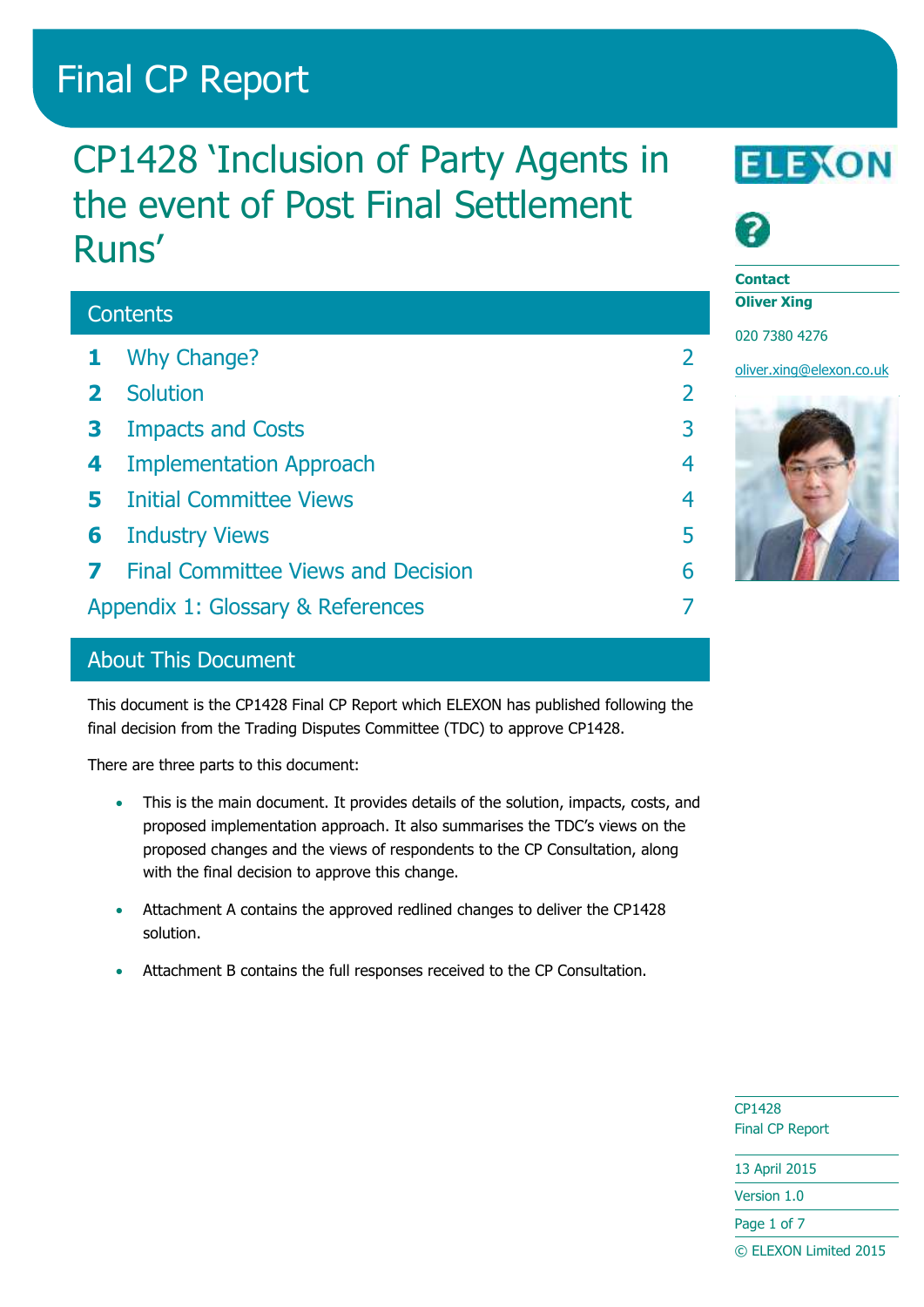# <span id="page-1-0"></span>**1** Why Change?

#### **Background**

The Balancing and Settlement Code (BSC) Trading Disputes process is overseen by the TDC. Its procedures are defined in [Balancing and Settlement Code Procedure \(BSCP\) 11](https://www.elexon.co.uk/bsc-related-documents/related-documents/bscps/)  ['Trading Disputes'](https://www.elexon.co.uk/bsc-related-documents/related-documents/bscps/).

When a Trading Dispute is upheld, the TDC notifies the relevant Parties and authorise that corrective actions be taken to rectify the Settlement Errors. Some corrective actions may take place in the Post Final Settlement Run (PFSR). For a Supplier to correct the Settlement Errors, it needs to notify both its Data Aggregator (DA) and Data Collector (DC) in order for them to enter the correct values into Settlement.

#### **What is the issue?**

BSCP11 currently states that a Supplier must inform their 'Relevant Agents' when a Settlement Error occurs. The Proposer has a concern that problems could arise when the Settlement Error needs to be corrected through a PFSR. This is because when a Supplier's DA and DC functions are administered by different companies, the Proposer considers it possible that the Supplier only informs the DC and inadvertently forgets about the DA. As a result, the DA could potentially reject the corrective actions if it had stopped performing PFSR and therefore the Settlement Error cannot be corrected.

# <span id="page-1-1"></span>**2** Solution

#### **Approved solution**

[CP1428 'Inclusion of Party Agents in the event of Post Final Settlement Runs'](https://www.elexon.co.uk/change-proposal/cp1428/) was raised by RWE npower. It will make amendments to the existing BSCP11 section 5.4 to mandate that a Supplier must inform both its DA and DC to perform any corrective actions when it receives the TDC's authorisation to rectify a Settlement Error. This would introduce an additional control to the current process that ensures Settlement Errors are rectified by PFSR.

#### **Approved redlining**

The approved redlining to BSCP11 to implement CP1428 is included in Attachment A of this document.

> CP1428 Final CP Report

13 April 2015

Version 1.0

Page 2 of 7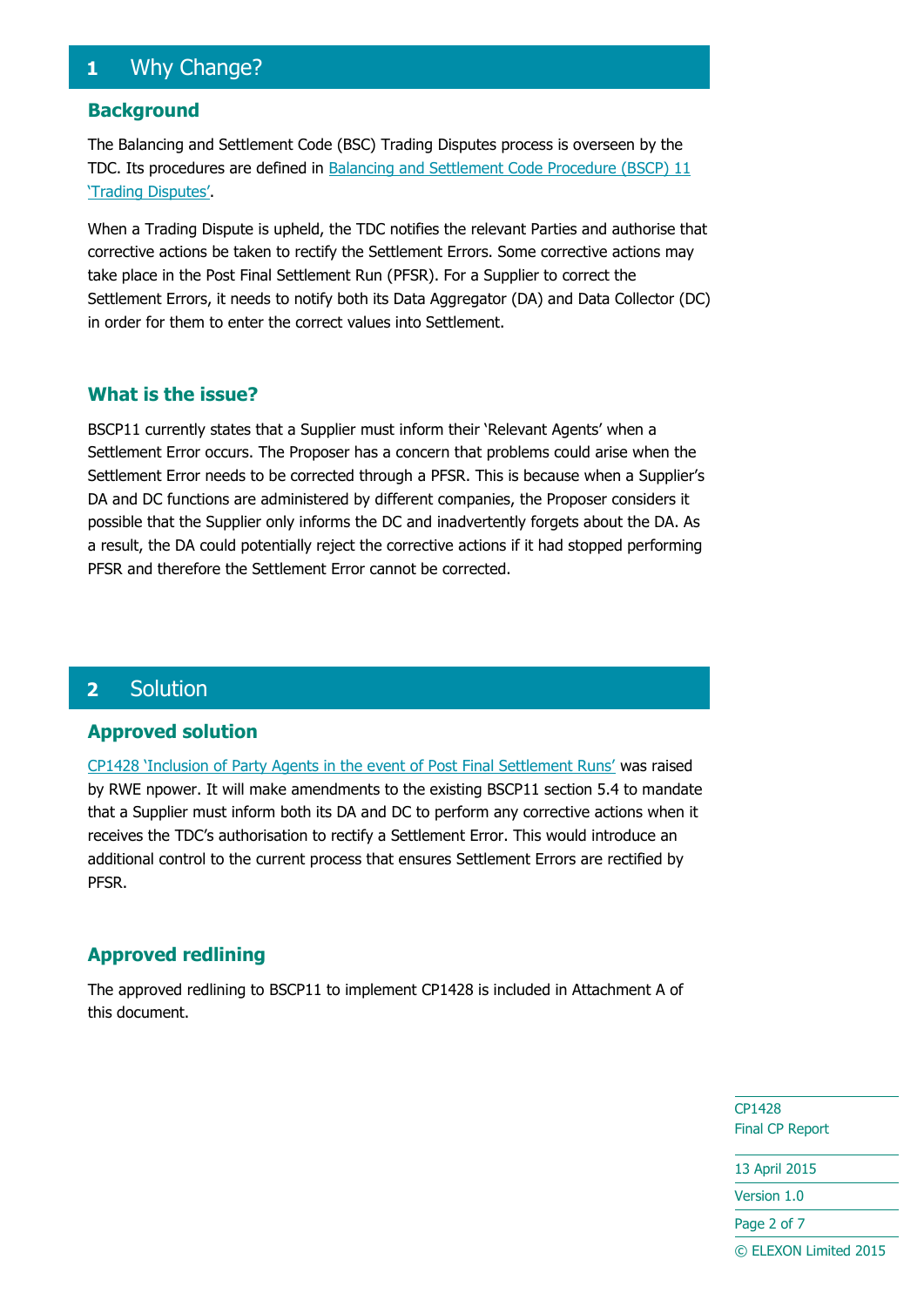# <span id="page-2-0"></span>**3** Impacts and Costs

#### **Central impacts and costs**

#### **Central impacts**

CP1428 will require updates to BSCP11 to implement the proposed solution. No system changes will be required for this CP.

| <b>Central Impacts</b> |                |
|------------------------|----------------|
| Document Impacts       | System Impacts |
| $\bullet$ BSCP11       | $\bullet$ None |

#### **Central costs**

The central implementation costs for CP1428 will be approximately £240 (1 man day) for ELEXON to implement the relevant document changes. There are no BSC Agent costs or impacts.

## **BSC Party & Party Agent impacts and costs**

#### **Participant impacts**

| <b>BSC Party &amp; Party Agent Impacts</b> |                                                                                                                                                |  |  |  |
|--------------------------------------------|------------------------------------------------------------------------------------------------------------------------------------------------|--|--|--|
| <b>BSC Party/Party Agent</b>               | Impact                                                                                                                                         |  |  |  |
| <b>Suppliers</b>                           | A process needs to be put in place to ensure that Suppliers<br>notify both their DAs and DCs when a Settlement Error<br>needs to be rectified. |  |  |  |

#### **Participant costs**

There will be no costs for participants to implement CP1428.

CP1428 Final CP Report

13 April 2015

Version 1.0

Page 3 of 7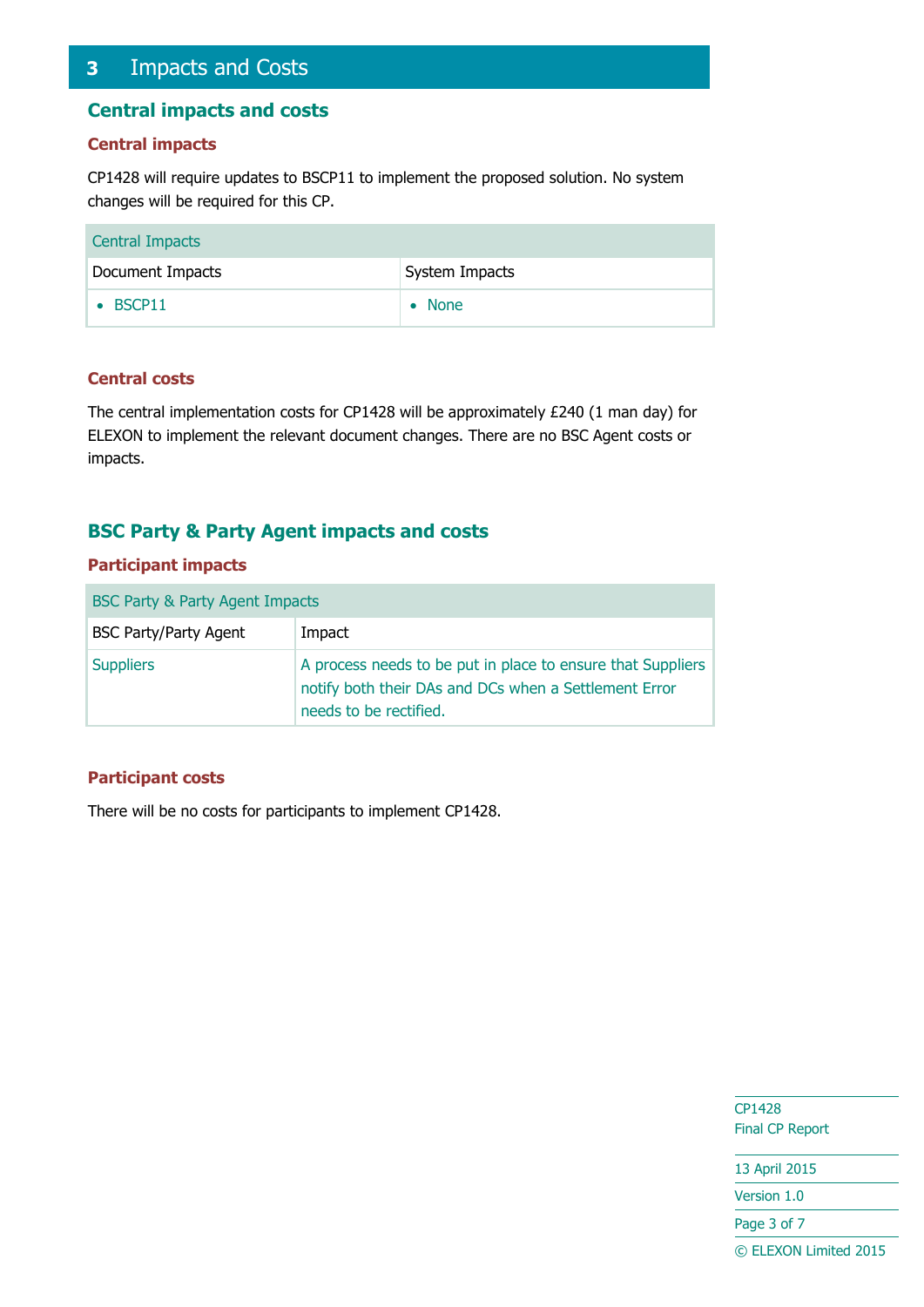# <span id="page-3-0"></span>**4** Implementation Approach

## **Approved Implementation Date**

CP1428 will be implemented on 25 June 2015 as part of the June 2015 BSC Systems Release.

The Proposer believes that this CP should be implemented as soon as possible to minimise the risk of any Settlement Error not being corrected by PFSR. The June 2015 Release is the earliest possible Release this CP can be included in.

All the respondents to CP1428 agreed with the proposed Implementation Date.

# <span id="page-3-1"></span>**5** Initial Committee Views

#### **TDC's initial views**

CP1428 was presented to the TDC for initial comment at its meeting on 5 February 2015 [\(TDC197/01\)](https://www.elexon.co.uk/meeting/tdc-197-2/).

The TDC agreed that CP1428 would help clarify the Settlement Error correction process for Suppliers and would introduce an additional control to the process.

One TDC Member considered another useful control being that Suppliers proactively confirm any correction of Settlement Errors back to ELEXON.

> CP1428 Final CP Report

13 April 2015 Version 1.0

Page 4 of 7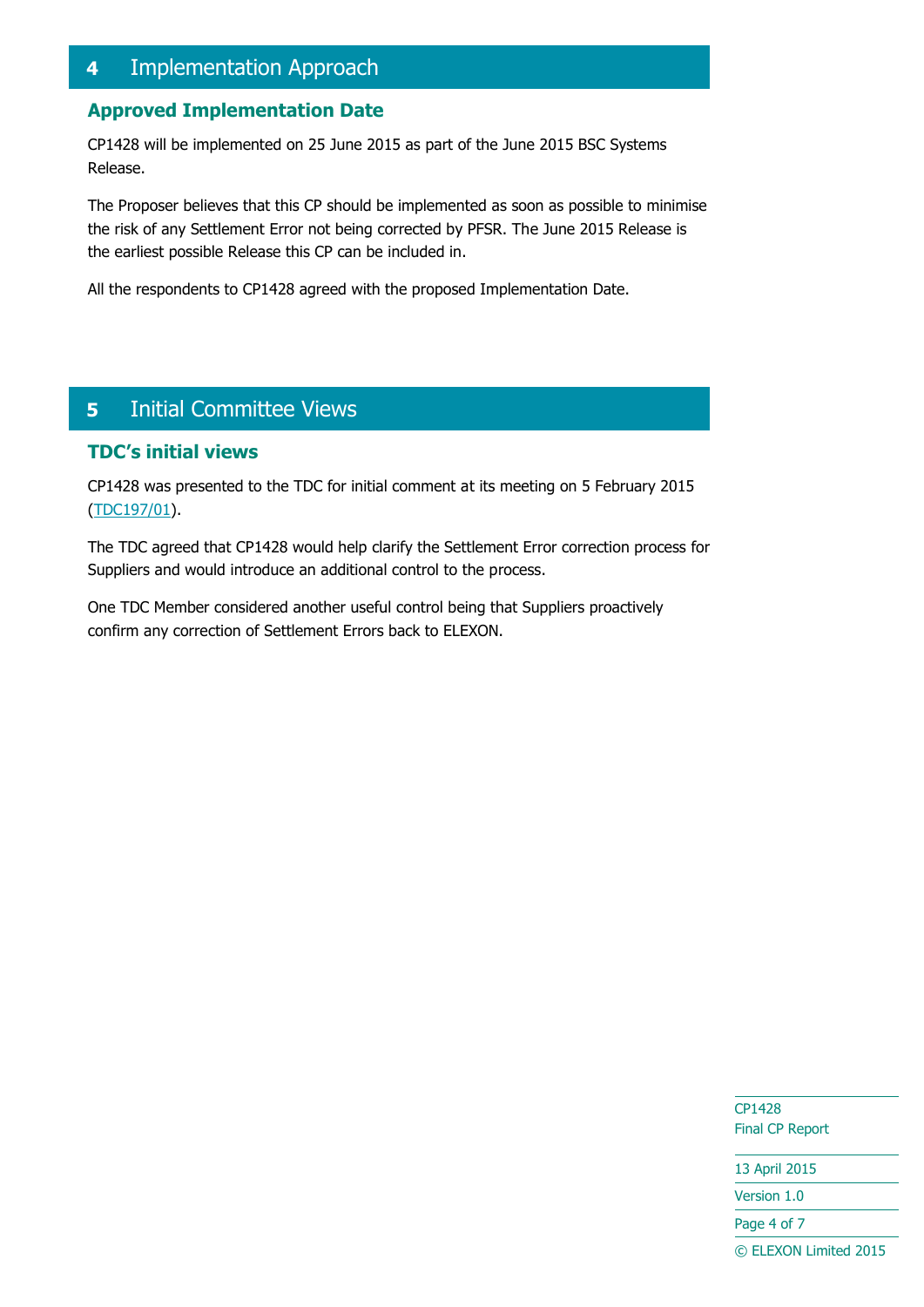# <span id="page-4-0"></span>**6** Industry Views

This section summarises the responses received to the CP Consultation. You can find the full responses in Attachment B.

| Summary of CP1428 Consultation Responses                                |                          |    |  |  |
|-------------------------------------------------------------------------|--------------------------|----|--|--|
| Question                                                                | Yes                      | No |  |  |
| Do you agree with the CP1428 proposed<br>solution?                      | 6                        | n  |  |  |
| Do you agree that the draft redlining delivers<br>the intent of CP1428? | 6                        | n  |  |  |
| Will CP1428 impact your organisation?                                   | $\overline{\phantom{a}}$ | 4  |  |  |
| Will your organisation incur any costs in<br>implementing CP1428?       | ŋ                        | 6  |  |  |
| Do you agree with the proposed<br>implementation approach for CP1428?   | 6                        | ∩  |  |  |
| Do you have any further comments on<br>CP1428?                          | 1                        | 5  |  |  |

## **Comments on the CP**

All respondents agreed with CP1428.

Two participants believed that there will be impacts on them to implement CP1428, which relate to ensuring the new process is put in place. One of them noted that this is a process that they already undertake.

One respondent confirmed that the defect identified under the CP does exist and CP1428 provides the right solution to fix it. The respondent also echoed the TDC's initial view that another solution could be that for Suppliers to proactively confirm correction of Settlement Errors to ELEXON. We agreed with the TDC and the respondent's view and have introduced this additional control to our internal working practice.

# **Comments on the proposed redlining**

All respondents agreed with the proposed redlining to BSCP11 and provided no further comments.

> CP1428 Final CP Report

13 April 2015

Version 1.0

Page 5 of 7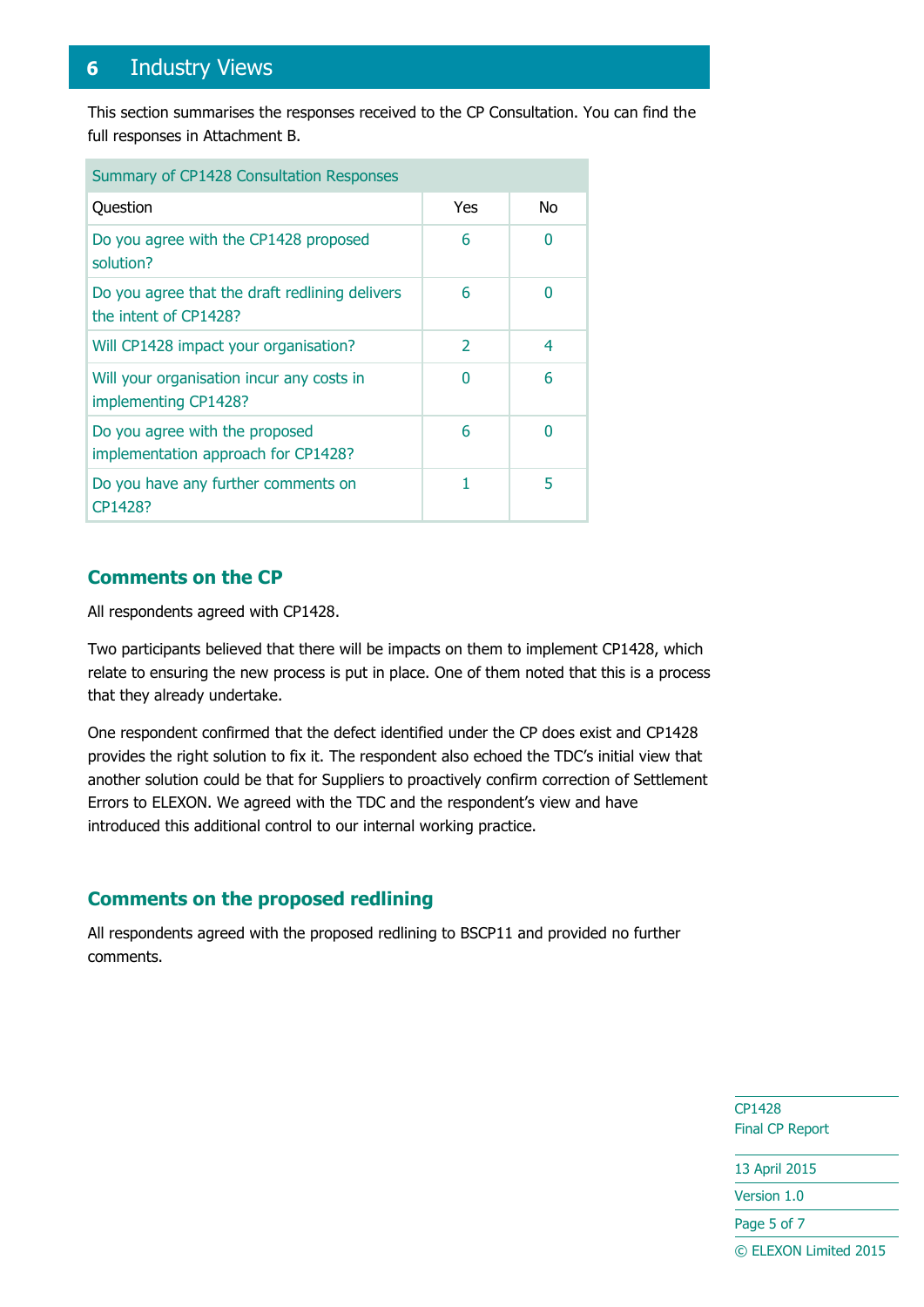# <span id="page-5-0"></span>**7** Final Committee Views and Decision

## **TDC's final views**

We presented CP1428 to the TDC on 2 April 2015 [\(TDC199/01\)](https://www.elexon.co.uk/meeting/tdc-199/) for decision.

The TDC did not have any further comments on CP1428.

# **Final decision**

The TDC has:

**APPROVED** CP1428 for implementation on 25 June 2015 (as part of the June 2015 Release).

> CP1428 Final CP Report

13 April 2015 Version 1.0 Page 6 of 7 © ELEXON Limited 2015